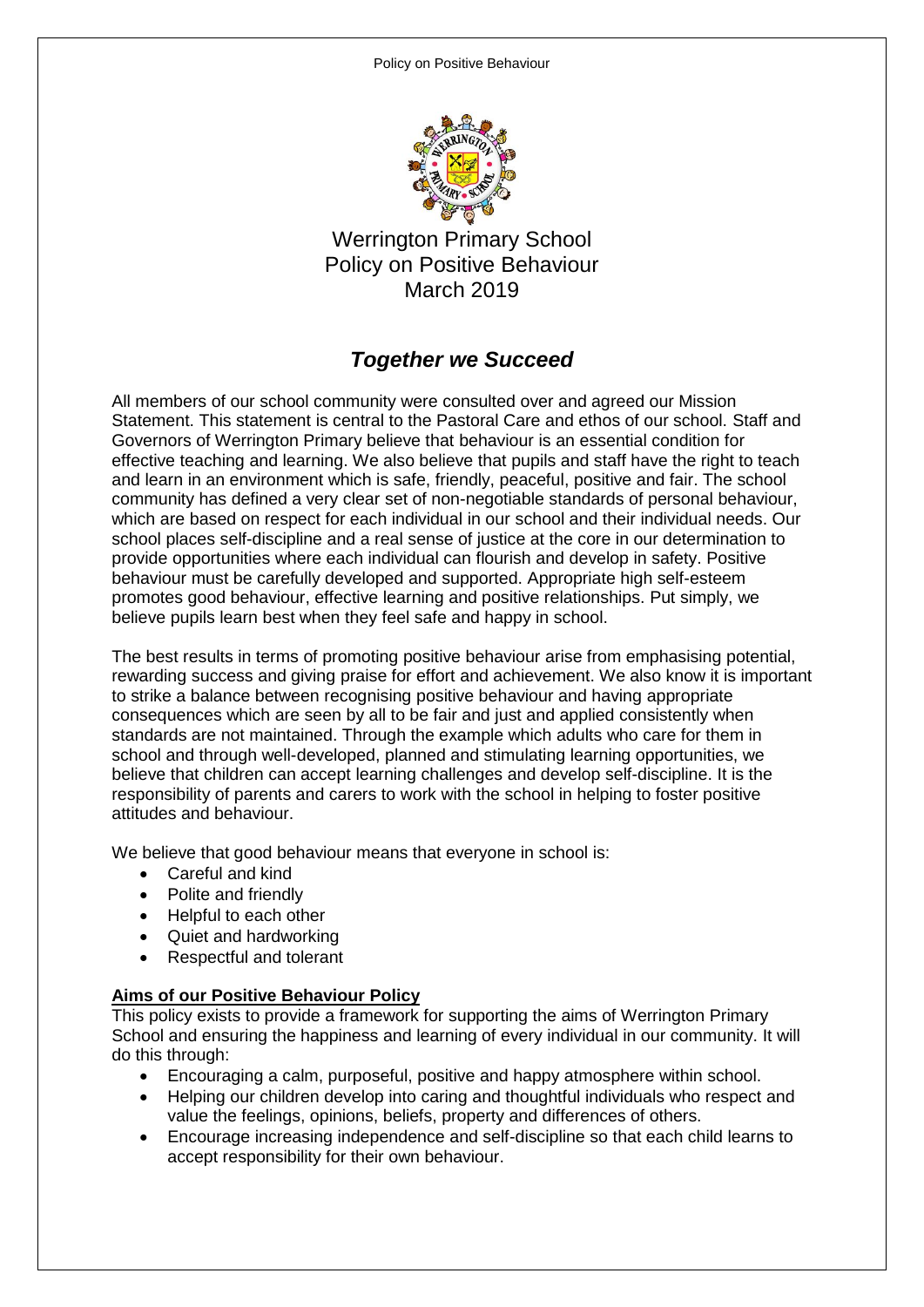- A consistent approach to behaviour throughout the school with parental co-operation and involvement.
- Helping our children develop appropriate self-esteem.
- Encouraging our pupils to co-operate with one another and with the adults in school.
- Help create a positive, stimulating learning environment where positive attitudes and behaviour are encouraged and rewarded.
- Help to work alongside parents to encourage our children to develop socially, academically, orally and emotionally in preparation for a positive role in society.
- Ensure that everyone is clear about their role when managing a pupil's behaviour.
- Make the children aware of unacceptable behaviour.
- Allow all children equal opportunities to learn.
- Allow all adults in school equal opportunities to fulfil their role.
- Reward and encourage positive behaviour.
- Use sanctions where appropriate in accordance with this policy.
- To develop skills necessary to resolve conflict and differences of opinion with sensitivity.

## **Encouraging Positive Behaviour**

We support positive behaviour and a positive environment through:

- A consistent approach by the whole school community through the implementation of the Werrington Values and Principles.
- Monitoring pupil attendance and taking swift action where necessary.
- Constructive whole school planning for PSHE.
- Developing the voice of the child, through for example the School Council.
- Encouraging our children to see themselves as part of a whole school community and recognising their responsibility within this.
- Developing the skills of co-operation and discussion.
- Encouraging everyone to take pride in the school environment.
- Having a positive and consistent approach to playtimes and lunchtimes.
- Creating a stimulating classroom environment and communal areas.
- Providing clear and positive learning experiences fairly and consistently.
- Offering a broad and balanced curriculum that is well planned, prepared, stimulating and challenging.

At Werrington Primary School, we believe it is vital that positive behaviour is rewarded through our values and principles, both in the classroom and around the school, and through a reward system that is transparent to the pupils, is seen and applied consistently and fairly.

This policy also applies to all school clubs.

## **Code of Conduct**

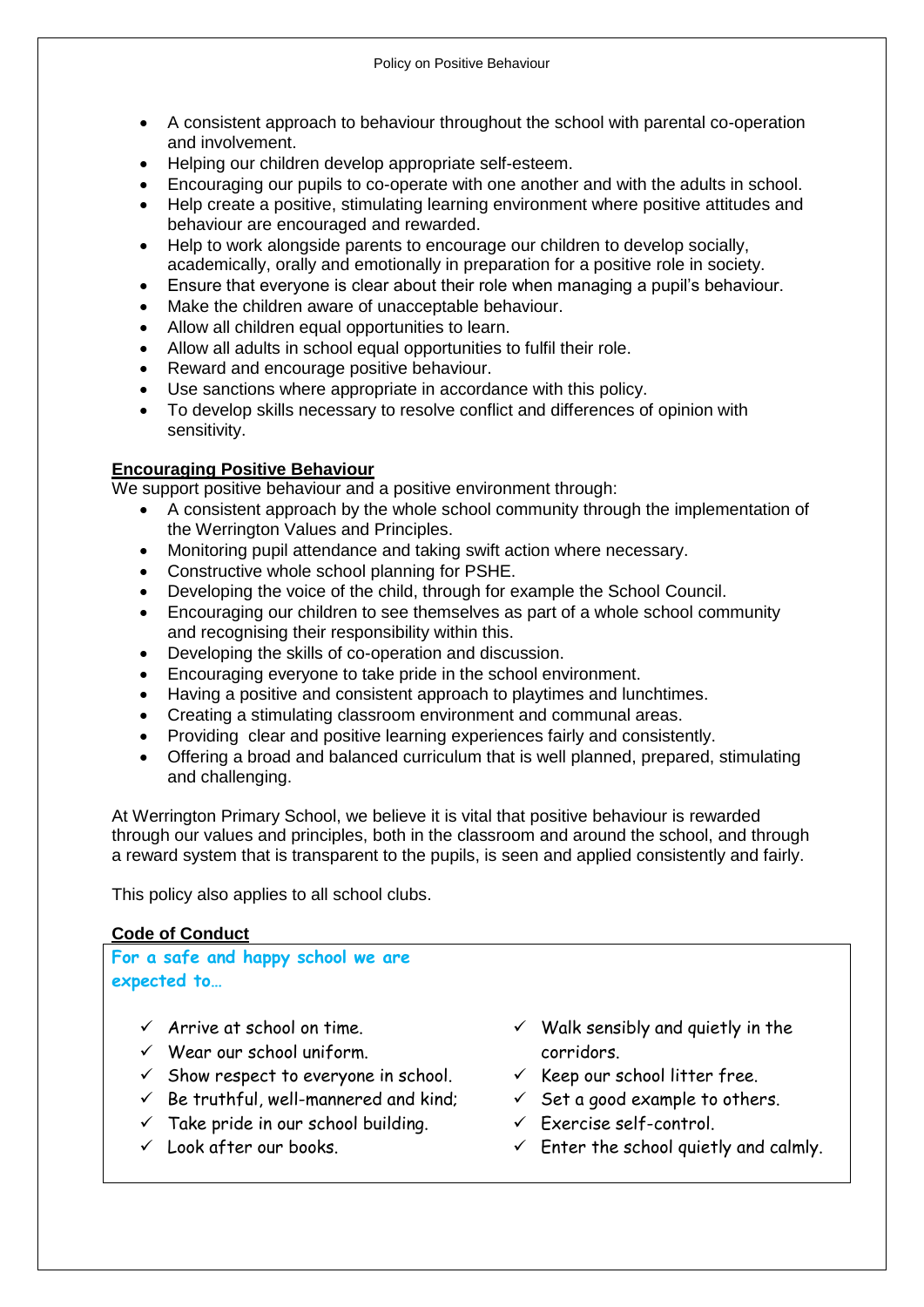## **The Rights and Responsibilities of Everyone in Werrington Primary**

| <b>Pupil Rights</b>                                                                                                                                                            | <b>Pupil Responsibilities</b>                                                                               |
|--------------------------------------------------------------------------------------------------------------------------------------------------------------------------------|-------------------------------------------------------------------------------------------------------------|
| Be valued as members of the school<br>☺<br>community.                                                                                                                          | © Come to school on time, with homework<br>done, and suitably equipped for the lessons in<br>the day ahead. |
| Get help when they seek it, whether with<br>☺<br>their work or with bullying or other personal<br>worries, and to have a sympathetic audience<br>for their ideas and concerns. | Respect the views, rights and property of<br>☺<br>others, and behave safely in and out of class.            |
| Make mistakes and grow from them.<br>☺                                                                                                                                         | Co-operate in class with the teacher and<br>☺<br>with their peers.                                          |
| Be treated fairly, consistently and with<br>☺<br>respect.                                                                                                                      | Work as hard as they can in class.<br>☺                                                                     |
| Be consulted about matters that affect<br>☺<br>them, and have their views listened to and, as<br>far as is reasonable, acted upon.                                             | Conform to the conventions of good<br>$\odot$<br>behaviour and abide by school rules.                       |
| Be taught in a pleasant, well-managed and<br>☺<br>safe environment.                                                                                                            | Seek help if they do not understand or are<br>☺<br>in difficulty.                                           |
| Work and play within clearly defined and<br>☺<br>fairly administered codes of conduct.                                                                                         | Accept ownership for their own behaviour<br>☺<br>and learning, and to develop the skill of<br>working.      |
| Experience a broad, balanced and suitably<br>☺<br>differentiated curriculum, and to have any<br>special learning needs identified and met;                                     |                                                                                                             |
| Develop and extend their interests,<br>☺<br>talents and abilities.                                                                                                             |                                                                                                             |

## **OUR PUPILS**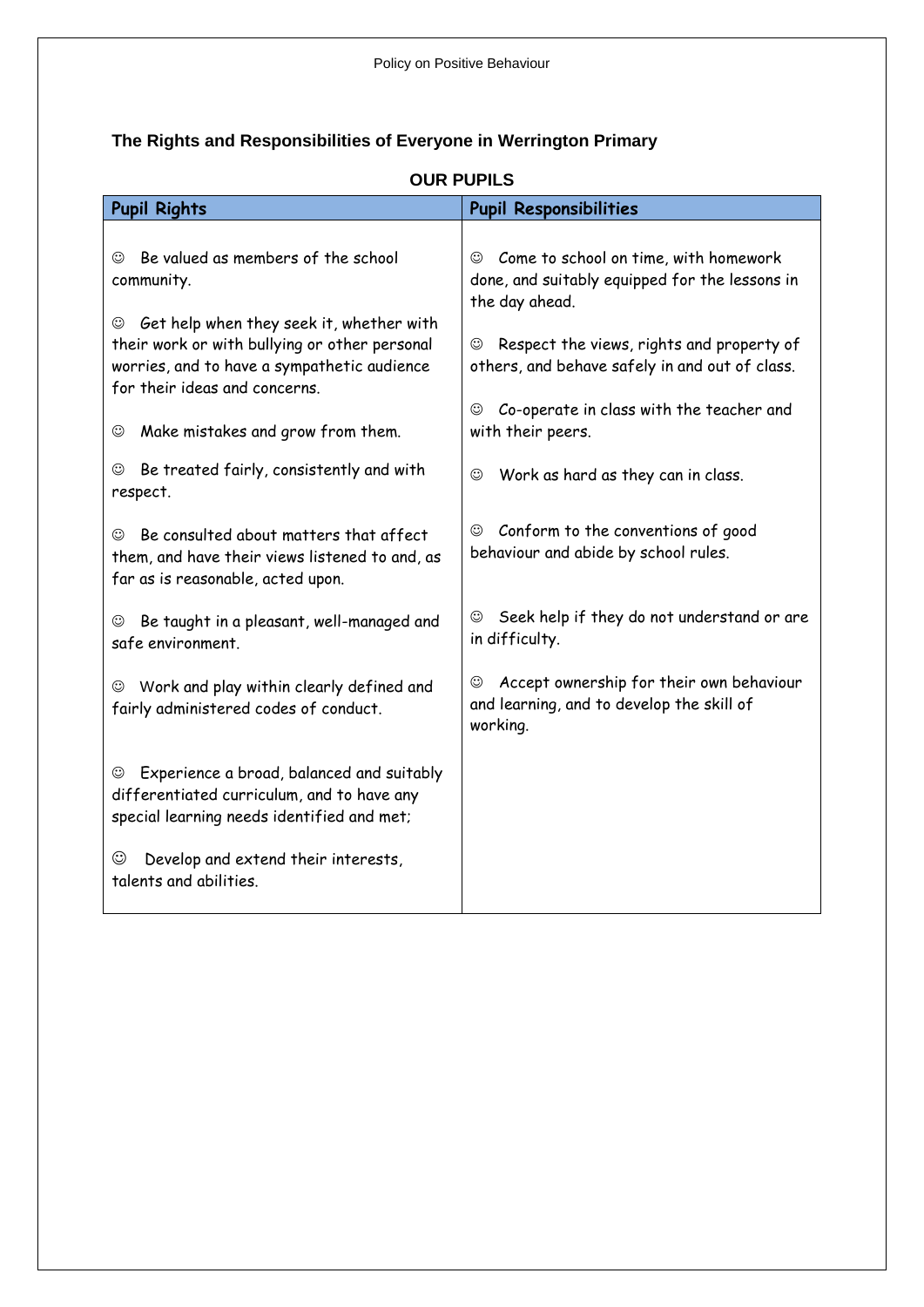## **The Rights and Responsibilities of Everyone in Werrington Primary**

## **OUR STAFF**

| <b>Staff Rights</b>                                                                                                                                                                                                                                        | <b>Staff Responsibilities</b>                                                                                                                                                                         |  |
|------------------------------------------------------------------------------------------------------------------------------------------------------------------------------------------------------------------------------------------------------------|-------------------------------------------------------------------------------------------------------------------------------------------------------------------------------------------------------|--|
| Work in an environment where common<br>$\odot$<br>courtesies and social conventions are<br>respected.                                                                                                                                                      | Adhere to behaviour framework outlined<br>☺<br>for all staff.                                                                                                                                         |  |
| Express their views and to contribute to<br>☺<br>policies which they are required to reflect in<br>their work.                                                                                                                                             | Ensure that lessons are well prepared,<br>☺<br>making use of available resources, and that<br>homework is appropriately set and<br>constructively marked.                                             |  |
| Adhere to the teaching standards and take<br>☺<br>on opportunities for professional development.<br>Adequate and appropriate accommodation<br>☺<br>and resources.<br>To be treated with care and dignity from<br>☺<br>all members of our school community; | Show interest and enthusiasm in the work<br>$\odot$<br>in hand and in their pupils' learning.<br>Listen to the pupils, value their<br>☺<br>contributions and respect their views.                     |  |
|                                                                                                                                                                                                                                                            | Be sympathetic, approachable and alert to<br>☺<br>pupils in difficulty or falling behind.<br>Identify and seek to meet pupils' special<br>☺<br>educational needs through the SEN Code of<br>Practice. |  |
|                                                                                                                                                                                                                                                            | Share with the parents any concerns they<br>☺<br>have about their child's progress or<br>development.                                                                                                 |  |
|                                                                                                                                                                                                                                                            | Expect high standards and acknowledge<br>☺<br>effort and achievement; pursue opportunities<br>for personal and professional development.                                                              |  |
|                                                                                                                                                                                                                                                            | Report suspected cases of safeguarding to<br>☺<br>Designated Teacher for Child Protection or in<br>their absence to Deputy Designated Teacher<br>for Child Protection.                                |  |
|                                                                                                                                                                                                                                                            | Follow up any complaint by a parent about<br>☺<br>bullying, and report back within one week on                                                                                                        |  |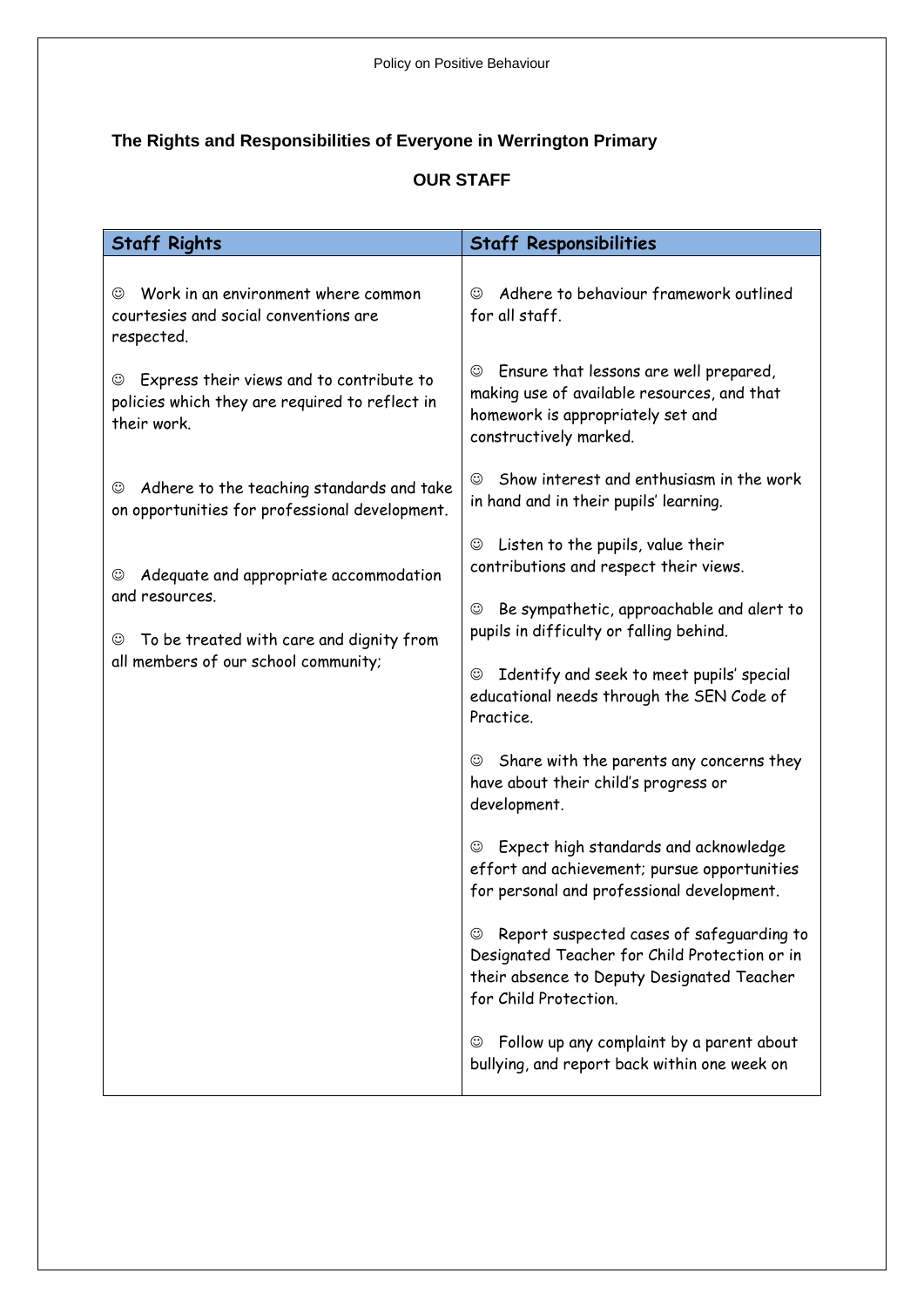## **The Rights and Responsibilities of Everyone in Werrington Primary**

## **OUR PARENTS**

| Parents/ Carers Rights                                                                                                           | Parents/ Carers Responsibilities                                                                                                                                           |  |
|----------------------------------------------------------------------------------------------------------------------------------|----------------------------------------------------------------------------------------------------------------------------------------------------------------------------|--|
| a safe, well-managed and stimulating<br>☺<br>environment for their child's education.                                            | ensure that their child attends school<br>$\odot$<br>regularly and arrives in good time, with<br>homework done, and suitably equipped for the<br>lessons in the day ahead. |  |
| reasonable access to the school, and to<br>☺<br>have their enquiries and concerns dealt with<br>sympathetically and efficiently. | be aware of school rules and procedures,<br>☺<br>and encourage their child to abide by them.                                                                               |  |
| be informed promptly if their child is ill or                                                                                    | show interest in their child's classwork and                                                                                                                               |  |
| ☺                                                                                                                                | ⊙                                                                                                                                                                          |  |
| has an accident, or if the school has concerns                                                                                   | homework, where possible, provide suitable                                                                                                                                 |  |
| about their child.                                                                                                               | facilities for studying at home.                                                                                                                                           |  |
| be well informed about their child's                                                                                             | act as positive role models for their child                                                                                                                                |  |
| ☺                                                                                                                                | ☺                                                                                                                                                                          |  |
| progress and wellbeing.                                                                                                          | in their relationship with the school.                                                                                                                                     |  |
| be well informed about school rules and                                                                                          | attend planned meetings with teachers and                                                                                                                                  |  |
| ☺                                                                                                                                | ☺                                                                                                                                                                          |  |
| procedures.                                                                                                                      | support school functions.                                                                                                                                                  |  |
| a broad, balanced and appropriate                                                                                                | provide the school with all the necessary                                                                                                                                  |  |
| ☺                                                                                                                                | ☺                                                                                                                                                                          |  |
| curriculum for their child.                                                                                                      | background information about their child,                                                                                                                                  |  |
| be involved in key decisions about their<br>☺<br>child's education.                                                              | including telling the school promptly about any<br>concerns they have about school, or any<br>significant change in their child's medical<br>circumstances.                |  |

### **Rewards**

We at Werrington Primary School not only promote and teach positive behaviour and attitudes with our children, we also greatly value and reward them. The emphasis of this policy is on the positive and consistent reward of positive behaviour and attitudes. As already stated we believe our pupils learn best when they are happy in school.

All members of staff will recognise and celebrate positive behaviour and attitudes at all times around the school through informal praise. Wherever appropriate, children's best efforts will be celebrated through display and performance.

The Dojo system of reward is used throughout the school as a means to celebrate positive behaviour with parents and carers on an instant basis.

Other rewards in school are:

- $\checkmark$  Verbal praise and smiling at children.
- $\checkmark$  Verbal or written praise to parents about their child.
- $\checkmark$  A simple word of thanks.
- $\checkmark$  Stickers or stamps.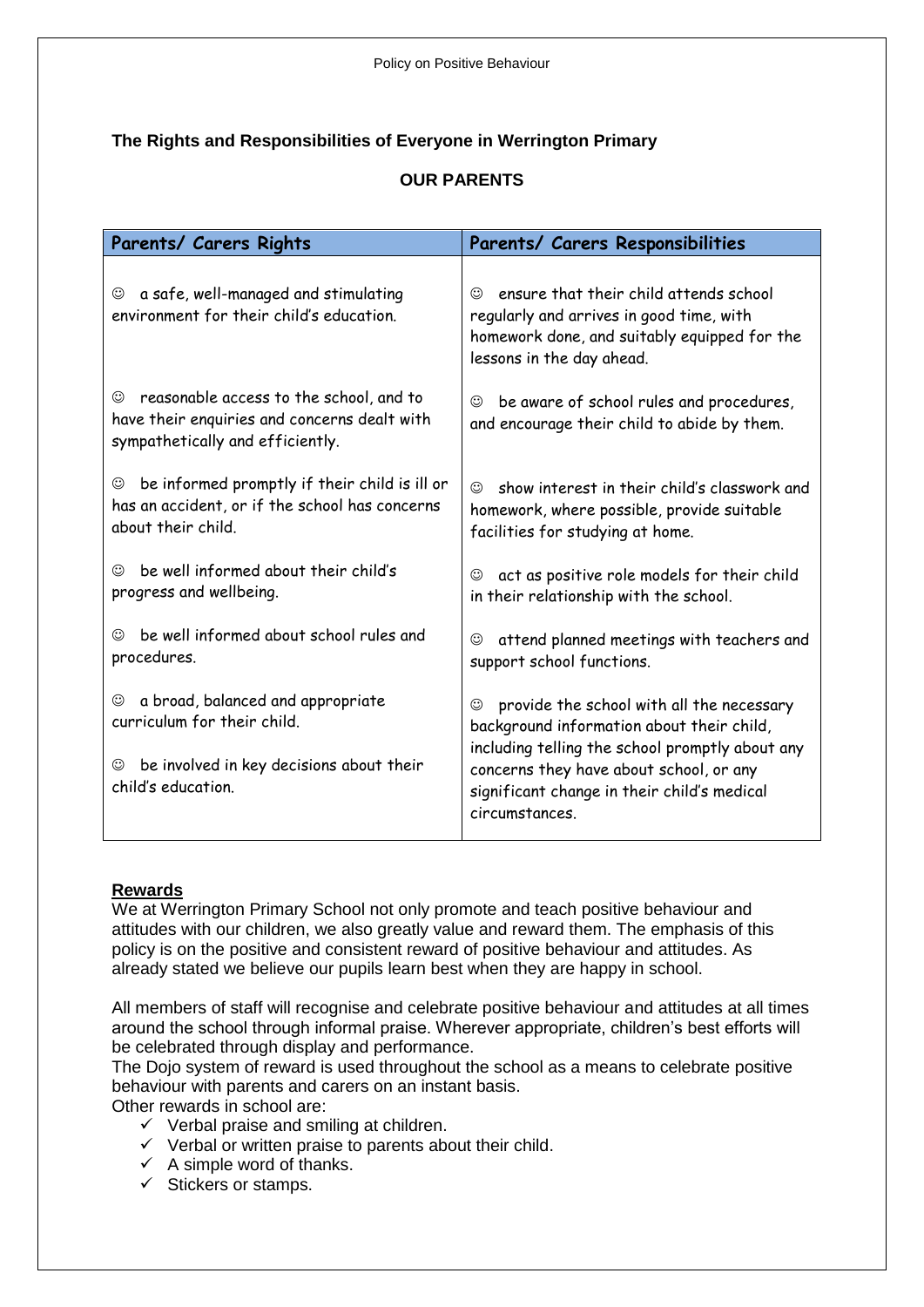- $\checkmark$  Commendation awards.
- $\checkmark$  Certificates.
- $\checkmark$  Written comments in books.
- $\checkmark$  Sending the child to another teacher: Head teacher award, Dazzling presentation award, Writer of the Week.
- $\checkmark$  Blog celebrations.
- $\checkmark$  Special responsibility jobs for pupils e.g. House Captains and Vice Captains, School Council, Eco Council, Playground Leaders, Buddies.

## **SANCTIONS & CONSEQUENCES**

Although the emphasis of this policy is on encouraging and rewarding positive behaviours and attitudes, we at Werrington Primary School recognise that it may be necessary to employ a number of sanctions to enforce our Code of Conduct and Classroom Rules to ensure a safe learning environment. As with matters relating to reward, consistency and fairness are vital in the application of sanctions which should be appropriate to each inappropriate behaviour.

When dealing with all forms of inappropriate behaviour, staff should employ the following strategies:

- Be calm- all children must be dealt with in a calm yet firm manner, referring to which behaviour is not acceptable and the action being taken.
- Make clear that it is the behaviour which is being punished and this is not a personal matter.
- Logical consequences- a logical consequence is a sanction that is proportional to and fits the misdemeanour. The first step is to stop the behaviour and the second step is to provide an action that recalls the rules, reinstates the limits and teaches alternative behaviours.
- Make good choices- remind the pupil they need to make good choices.
- Fresh start- although persistent or serious misbehaviour needs recording, every child must feel that every day is a fresh start.

#### **See Class Plan for sanctions and consequences. Any child that is sent to Key Stage Leader, Deputy Head or Head Teacher, their behaviour must be recorded on CPOMS.**

### **Class Plan for Learning**

We believe that children respond well if our expectations are made clear to them and at a level which they understand with a strong emphasis on pupil choice. We aim to be transparent with our rewards and consequences, therefore, with this in mind we have adopted in each year group a Classroom Management Plan. The Plan focuses on no more than 5 rules and clearly states the rewards if a pupil chooses to adhere to them. If a pupil chooses to break the rules the consequences are also clearly stated.

For the plan to be effective all members of staff must follow the protocols outlined. The Classroom Management Plan aims to illicit a professional, thinking response from the adults in charge.

As a school we will;

- Teach the rules just as we would teach any curriculum area
- Emphasise the aspect of pupil choice in engaging in appropriate behaviours
- Share information with parents and carers with regards to the Classroom Management Plan
- Clarify with all stakeholders any areas of concern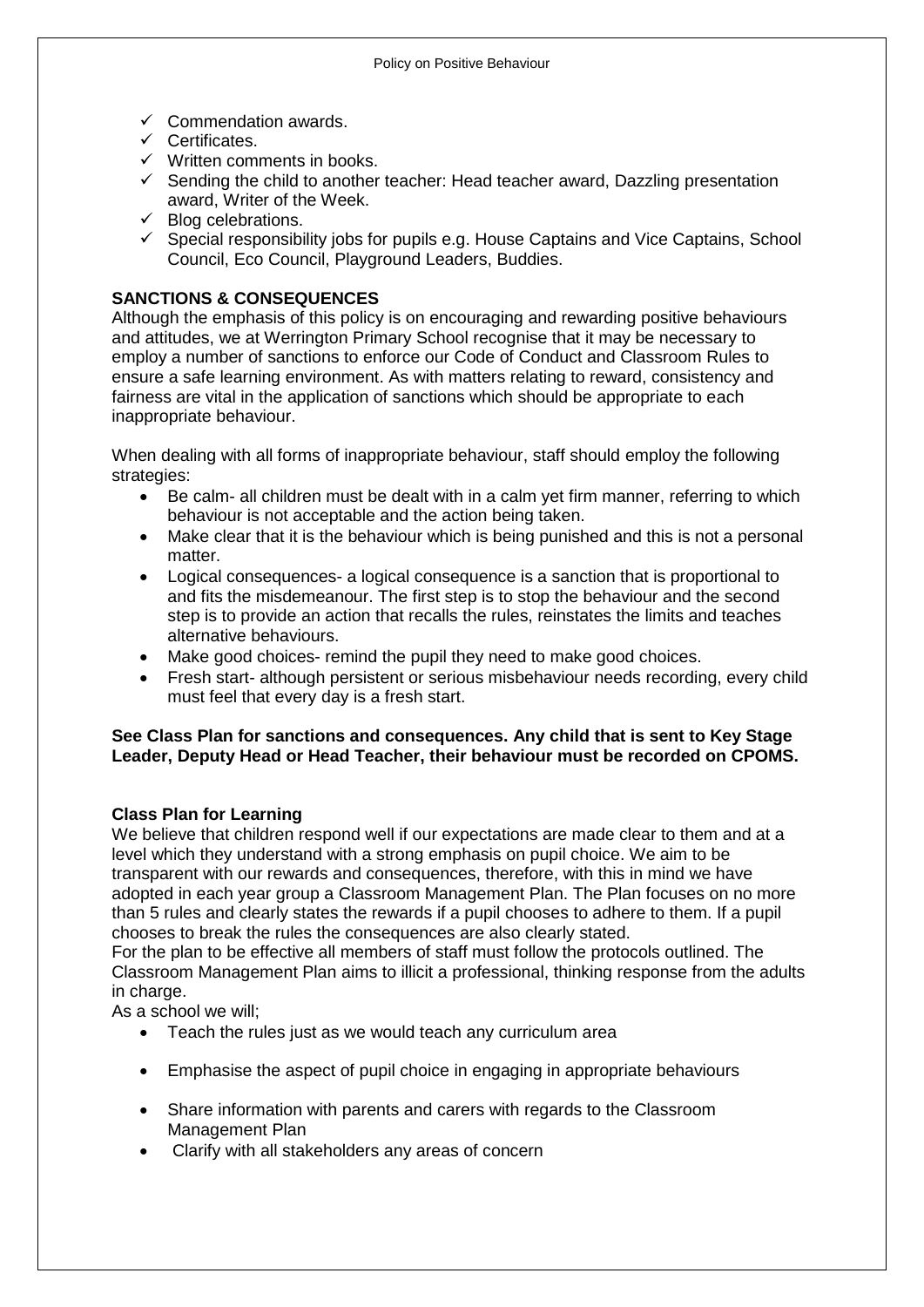# **Class Plan For Learning EYFS and Key Stage 1**



We believe that good behaviour is about making the right choices!

# **Our Classroom Rules**

- **1. We follow instructions carefully**
- **2. We keep our hands and feet to ourselves**
- **3. We only use nice words**
- **4. We follow the signal for attention**
- **5. We listen to the person who is talking**
- **6. We do good sitting, sharing and take turns.**

# **Positive Recognition/ Rewards**

**When we choose to keep to these rules we may receive the following rewards:**

- 
- 
- 
- 1. Praise 4. Dojo Points (KS1 only)
- 2. Stickers 5. Certificates
- 3. Stamps 6. Commendation awards
	- 7. Special Class Rewards

## **Consequences**

If I choose to break a rule the following steps will be taken:

| First time a pupil breaks a rule  | Reminder (attention drawn to rule)    |
|-----------------------------------|---------------------------------------|
| Second time a pupil breaks a rule | Verbal Warning                        |
| Third time a pupil breaks a rule  | Three/4 minutes on the thinking spot. |
| Fourth time a pupil breaks a rule | Meeting with Head of Key Stage 1      |
| Fifth time a pupil breaks a rule  | Contact with parents/carer            |

**Severe Clause: Remove from class and send to Deputy Head/Head Teacher depending on the severity. Following the child been sent to Deputy Head/Head Teacher the child must receive a de-escalation session with Assistant Head, Miss Craig.**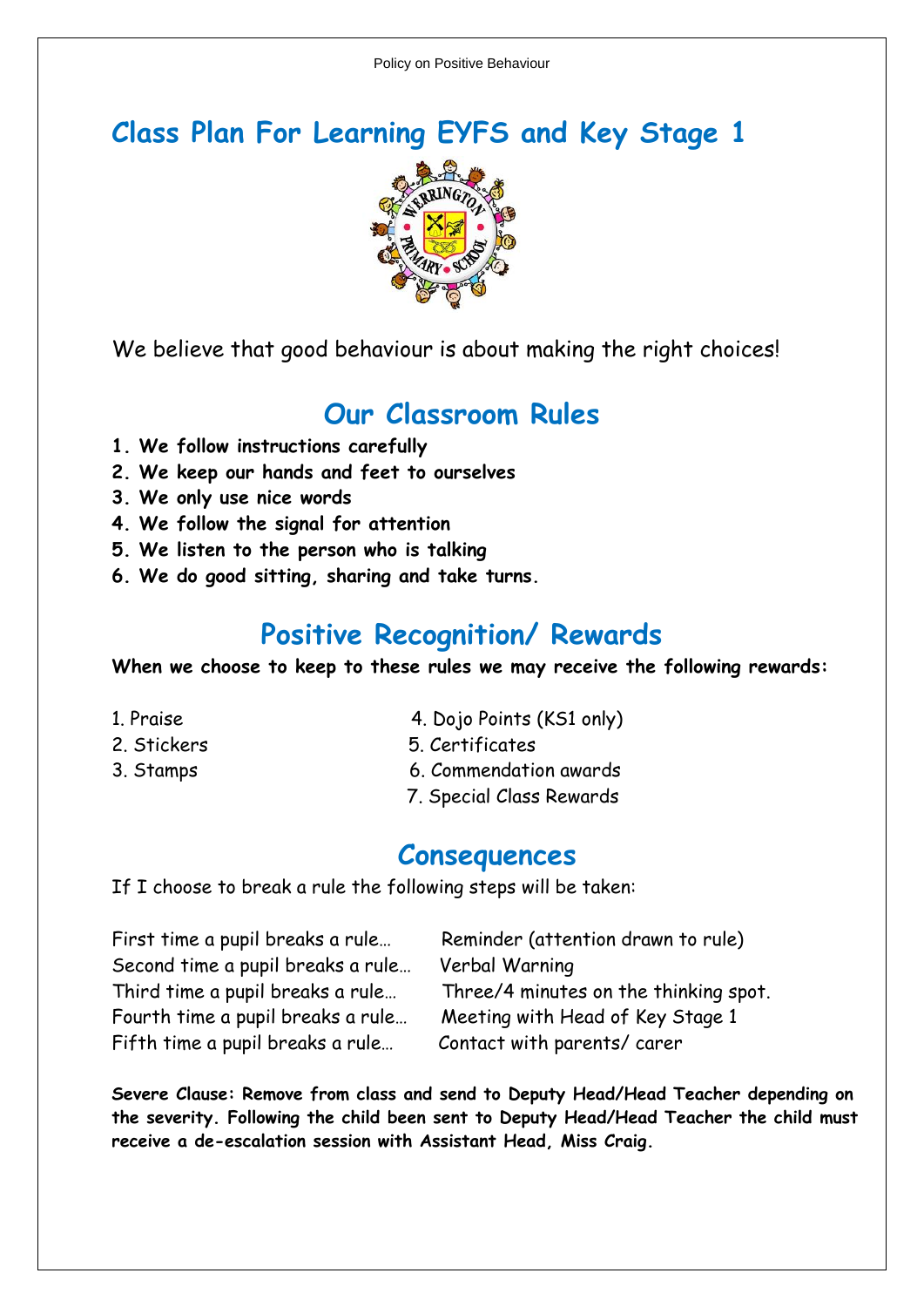



We believe that good behaviour is about making the right choices!

## **Our Classroom Rules**

- 1. We will keep hands, feet and impolite words to ourselves
- 2. We will observe the signal for attention
- 3. We will listen carefully to the person who is meant to be speaking
- 4. We will respect all adults and pupils in school
- 5. We will be positive and concentrate on our work

## **Positive Recognition/ Rewards**

## **When we choose to keep to these rules we may receive the following rewards:**

- 
- 
- 
- 1. Praise **4. Dojo Points**
- 2. Stickers 5. Certificates
- 3. Stamps 6. Commendation awards
	- 7. Special Class Rewards

## **Consequences**

If I choose to break a rule the following steps will be taken:

| First time a pupil breaks a rule  | Reminder (attention drawn to rule)          |
|-----------------------------------|---------------------------------------------|
| Second time a pupil breaks a rule | Verbal Warning                              |
| Third time a pupil breaks a rule  | Work away from the group or task            |
| Fourth time a pupil breaks a rule | Minutes off break, Meeting with Head of KS2 |
| Fifth time a pupil breaks a rule  | Contact with parents/carer                  |

**Severe Clause: Remove from class and send to Deputy Head/Head Teacher depending on the severity. Following the child been sent to Deputy Head/Head Teacher the child must receive a de-escalation session with Assistant Head, Miss Craig.**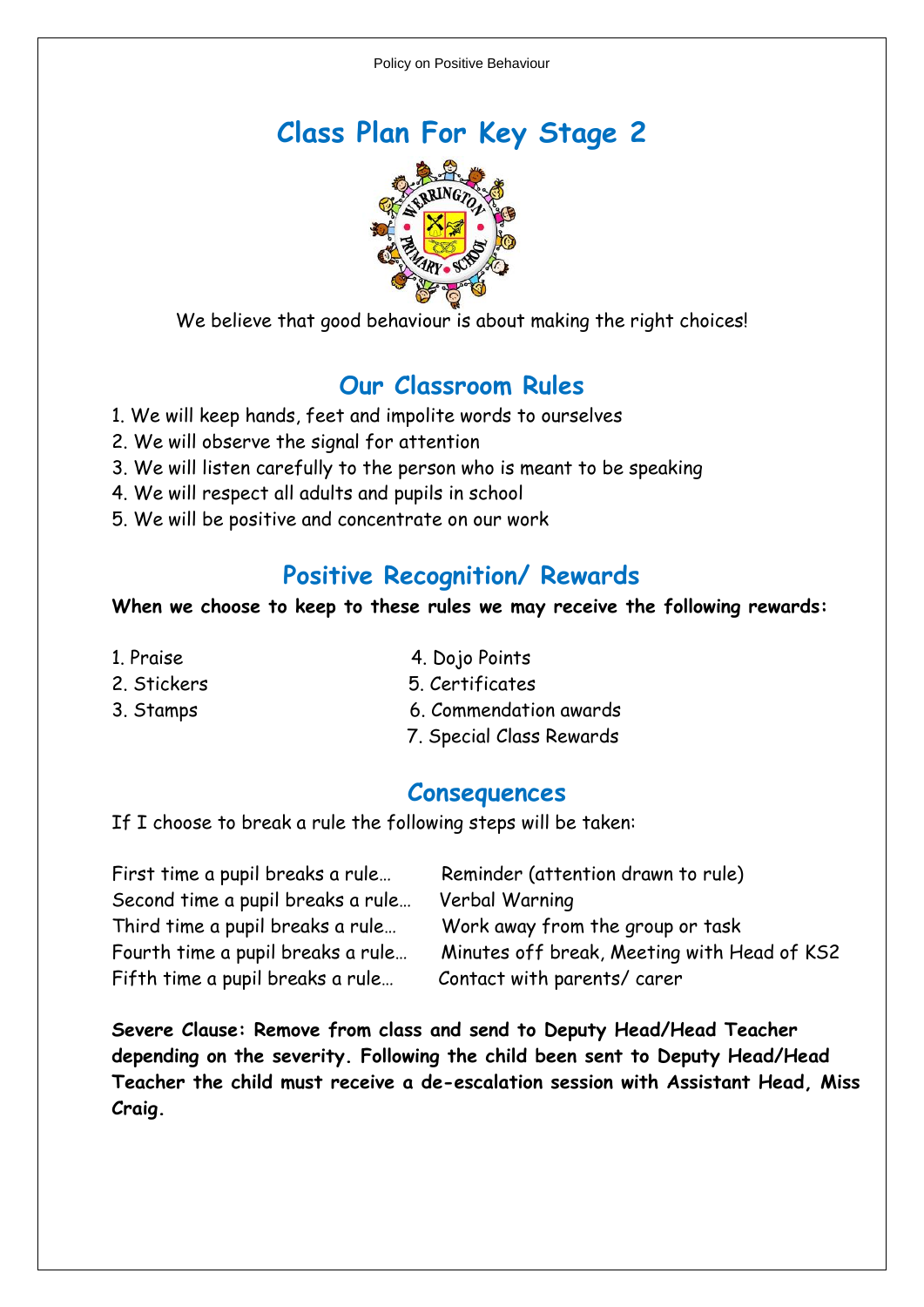## **Causes of Inappropriate Behaviour**

There are a number of "in school factors" and "out of school factors" which can lead to inappropriate behaviour, these are presented in the tables below, Lehman, Hawkins and Catalan (1994).

Table 1, In School Factors which influence pupil behaviour

#### **In School Factors**

### **The Environment**

- Lack of proper ventilation
- Physical problems of limited space
- Special occasions which cause excitement, e.g. Christmas, Fire Drills etc

## **The Child**

- Tired due to lack of proper rest
- Hungry due to insufficient or inappropriate food
- Poor or inappropriate social skills
- Need for attention from teacher or parent

## **The Teacher**

- Offering poorly differentiated curriculum leading to either frustration or boredom
- Lack of knowledge of pupils
- Poor management skills such as being inconsistent, laissez-faire, over-reliance on domination or lack of reinforcement of appropriate behaviour
- ❖ Poor dictation
- Lack of clarity in explaining expectations for behaviour or subject
- Lack of or confusing instruction on subject matter
- Lack of professional development
- ❖ Teacher stress

Table 2, Out of school factors which influence pupil behaviour

## **Out of School Factors**

## **Family Circumstances**

- $\div$  Child's position in the family
- Child's relationship with parent/siblings/grandparents etc.
- Divorce/ bereavement
- Mental health problems
- Family trauma
- Alcohol or drug addiction

## **The Neighbourhood**

- Child's popularity
- Peer relationships
- ❖ Bullvina
- Social Problems
- Civic disturbance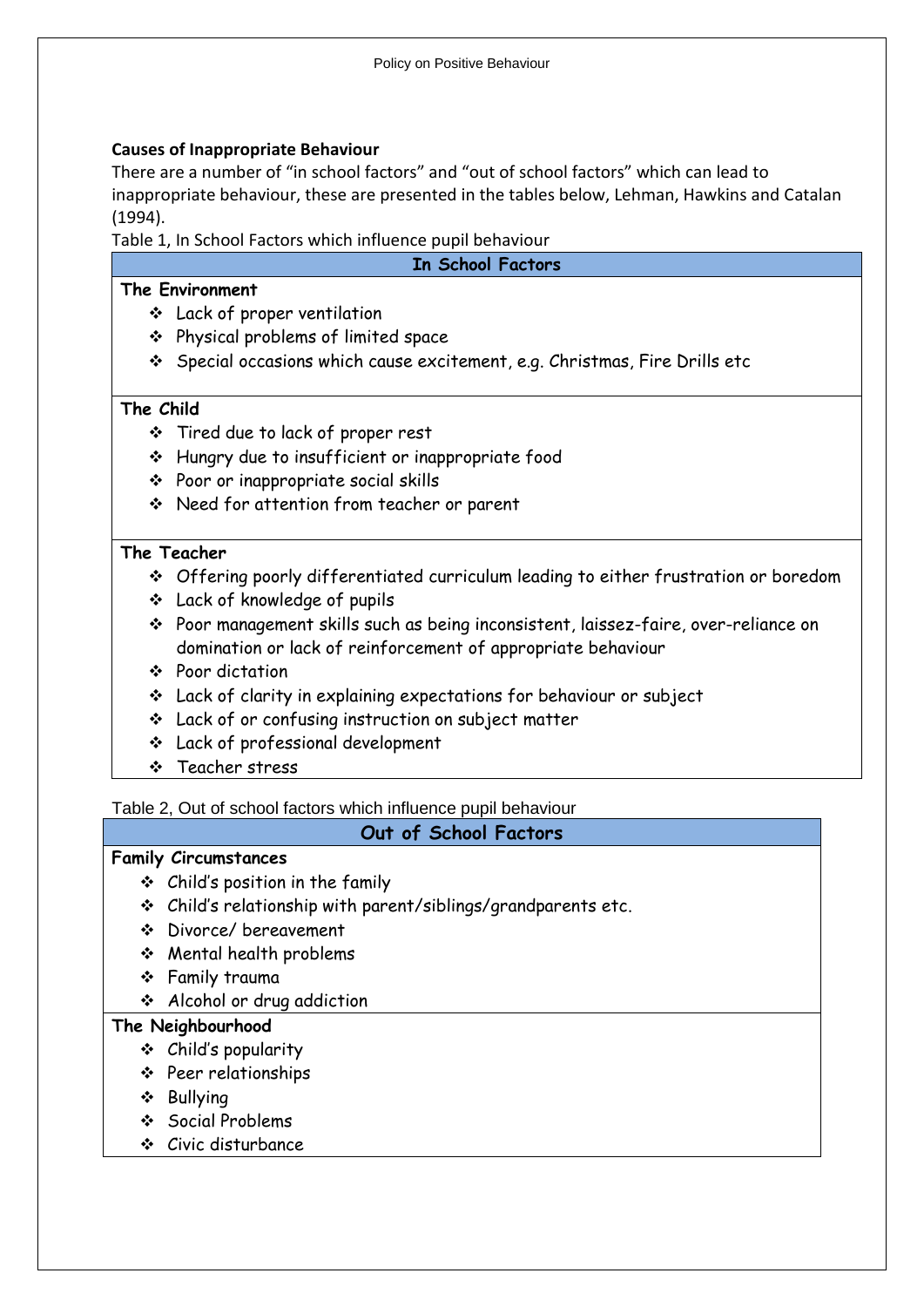#### **Levels of Misbehaviour**

It is important to recognise that some misbehaviours are more serious than others. The frequency of occurrence also has a bearing on the sanctions imposed.

| <b>Low Level</b>                                                                                                                                                                                                                                                                                                                                                                                                                                                                     | <b>Moderate Level</b>                                                                                                                                                                                                                                                                                                | <b>Serious Level</b>                                                                                                                                                                                                                                |
|--------------------------------------------------------------------------------------------------------------------------------------------------------------------------------------------------------------------------------------------------------------------------------------------------------------------------------------------------------------------------------------------------------------------------------------------------------------------------------------|----------------------------------------------------------------------------------------------------------------------------------------------------------------------------------------------------------------------------------------------------------------------------------------------------------------------|-----------------------------------------------------------------------------------------------------------------------------------------------------------------------------------------------------------------------------------------------------|
| Fidgeting<br>$\bullet$<br>Telling tales<br>$\bullet$<br>Dropping Litter<br>٠<br>Noisy e.g. talking<br>$\bullet$<br>Failing to keep on task<br>Leaving seats without<br>$\bullet$<br>permission<br>Unkind remarks<br>$\bullet$<br>Bad language (one off)<br>$\bullet$<br>Time wasting<br>$\bullet$<br>Telling lies (one off)<br>$\bullet$<br>Running/talking in<br>$\bullet$<br>corridors<br>Borrowing without<br>$\bullet$<br>permission<br>Leaving work area<br>$\bullet$<br>untidy | Constantly shouting out<br>$\bullet$<br>Poor effort<br>$\bullet$<br>Distracting others<br>$\bullet$<br>Continuously<br>$\bullet$<br>unprepared for work<br>Stealing<br>$\bullet$<br>Threatening/<br>$\bullet$<br>aggressive behaviour<br>Refusal to cooperate<br>$\bullet$<br>Telling lies (persistent)<br>$\bullet$ | Serious assault<br>Vandalism e.g. damage<br>$\bullet$<br>to school property<br>Physical / verbal<br>$\bullet$<br>threats made to staff<br>Violent outbursts<br>$\bullet$<br>verbal or physical<br>Leaving school without<br>$\bullet$<br>permission |

Sanctions for poor behaviour in class are agreed and outlined in the Classroom Management Plan. The Classroom Management Plan is clearly displayed in all classrooms.

### **Positive Behaviour Management**

 Listed below are a range of strategies which are proven to have been effective in positive behaviour management:

- **Positive Feedback** Acknowledge/Approve/Affirm: Acknowledging (notice and describe the behaviour), approve it (say why it is good) and affirm (apply a positive label to the pupil) e.g. "Thank you for tidying up so quickly- you are a great helper!"
- **Positive Correction** tell the pupils what you want them to do i.e. not what you don't want them to do e.g. "Please walk" instead of "stop running." Avoid saying, "don't" or "stop".
- **Positive Repetition** when you give a direction, ask someone who knows what to do to repeat it rather than focusing on the one who doesn't- praise the children who carry out the instruction.
- **Non-verbal Cues** the "look".
- **Give take-up time** give a clear specific direction in a non-confrontational way, move away from the pupil with a clear expectation that the pupil will comply.
- **Re-direction** repeat direction without being side-tracked. Use thanks and take-up time, do not stand over pupils in a confrontational way.
- **Tactically ignore** ignore any secondary behaviour if the pupil is compliant with the primary behaviour request e.g. if the pupil begins the task (primary behaviour) when asked, ignore any annoying secondary behaviours such as huffing and muttering.
- **Physical Proximity** move closer to a disruptive pupil
- **Distraction/ Diversion-** give an alternative task or activity to a disruptive pupil without highlighting the highlighting the inappropriate behaviour.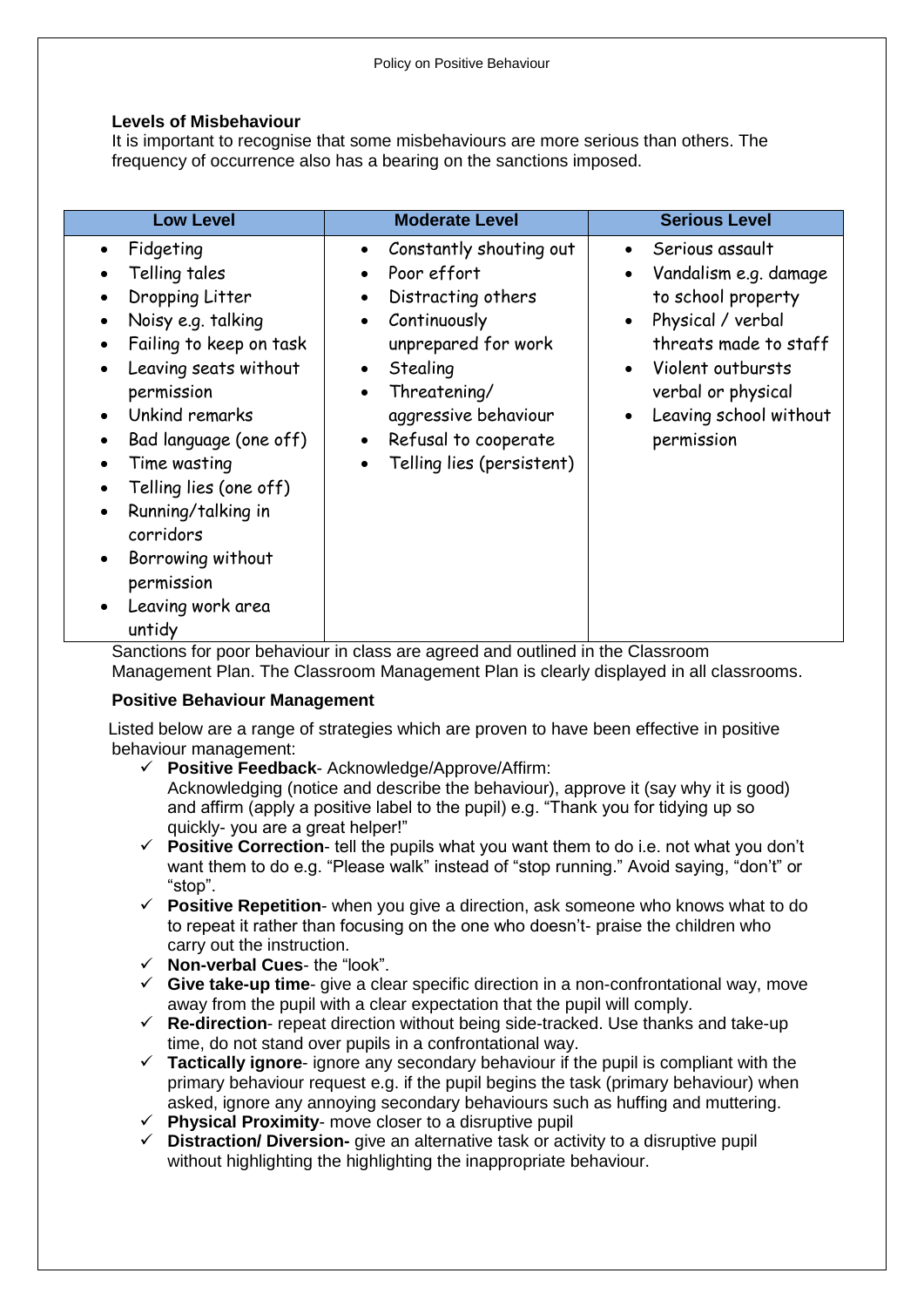- **Clear Expectations- e.g.** "When we go back in to the classroom after break, I will give a Dojo to those who go straight back to their task."
- **Where/ What-** "Where should you be?" (In my seat) What should you be doing? (My work).
- **Choices-** "Put your (e.g. toy) on my desk or in your bag- which are you going to do?"
- **Broken Record-** Calmly repeat the request or rule or consequence; avoid being drawn into an argument, stay neutral.
- **Private Reprimand-** a quiet word rather than a public confrontation.
- **Repair & Rebuild-** as soon as possible after a reprimand, find an opportunity to say something positive about the pupil, "Catch them being good".

#### **Restorative Justice**

Restorative approaches refer to a range of methods and strategies which can be used both to prevent relationship-damaging incidents from happening and to resolve them if they do happen.

 Werrington is a restorative school that takes a restorative approach to resolving conflict and preventing harm. Staff are trained to use restorative dialogue to prevent conflict, build relationships and repair harm by enabling adults and children to communicate effectively and positively. We feel that this has a lasting effect on those children that are hard to reach with other positive behaviour approaches that we practise.

#### **Individual Behavioural Support**

If a child continually disregards the rights of others and fails in his/her responsibility to the rest of the community, then a more individual approach is required. Parents are involved and the class teacher places the child on the SEN Cause for Concern. The behaviour is monitored and if necessary, the child is then placed on the SEN register at School Action for Behaviour.

#### **Exclusion**

We do not wish to exclude any child from school, but sometimes this may be necessary. The school has therefore adopted the standard national list of reasons for exclusion, and the standard guidance called: Exclusion from maintained schools, academies and pupil referral units in England (June 2012). We recognise the legislative changes which take effect from 1 September 2007, namely the new duty on schools and local authorities to make full-time educational provision for excluded pupils from day 6 of their exclusion, the duty on parents and carers to ensure their child is not present in a public place during the first five days of an exclusion, and the duty on heads to offer the parent a reintegration interview in respect of certain fixed-period exclusions.

Only the Head Teacher (or the acting Head Teacher) has the power to exclude a child from school. The Head Teacher may exclude a child for one or more fixed periods, for up to 45 days in any one school year. In extreme and exceptional circumstances, the Head Teacher may exclude a child permanently. It is also possible for the Head Teacher to convert fixedterm exclusion into a permanent exclusion, if the circumstances warrant this.

If the Head Teacher excludes a child, s/he informs the parents or carers immediately, giving reasons for the exclusion. At the same time, the Head Teacher makes it clear to the parents or carers that they can, if they wish, appeal against the decision to the governing body. The school informs the parents or carers how to make any such appeal.

The Head Teacher informs the LA and the governing body about any permanent exclusion, and about any fixed-term exclusions beyond five days in any one term.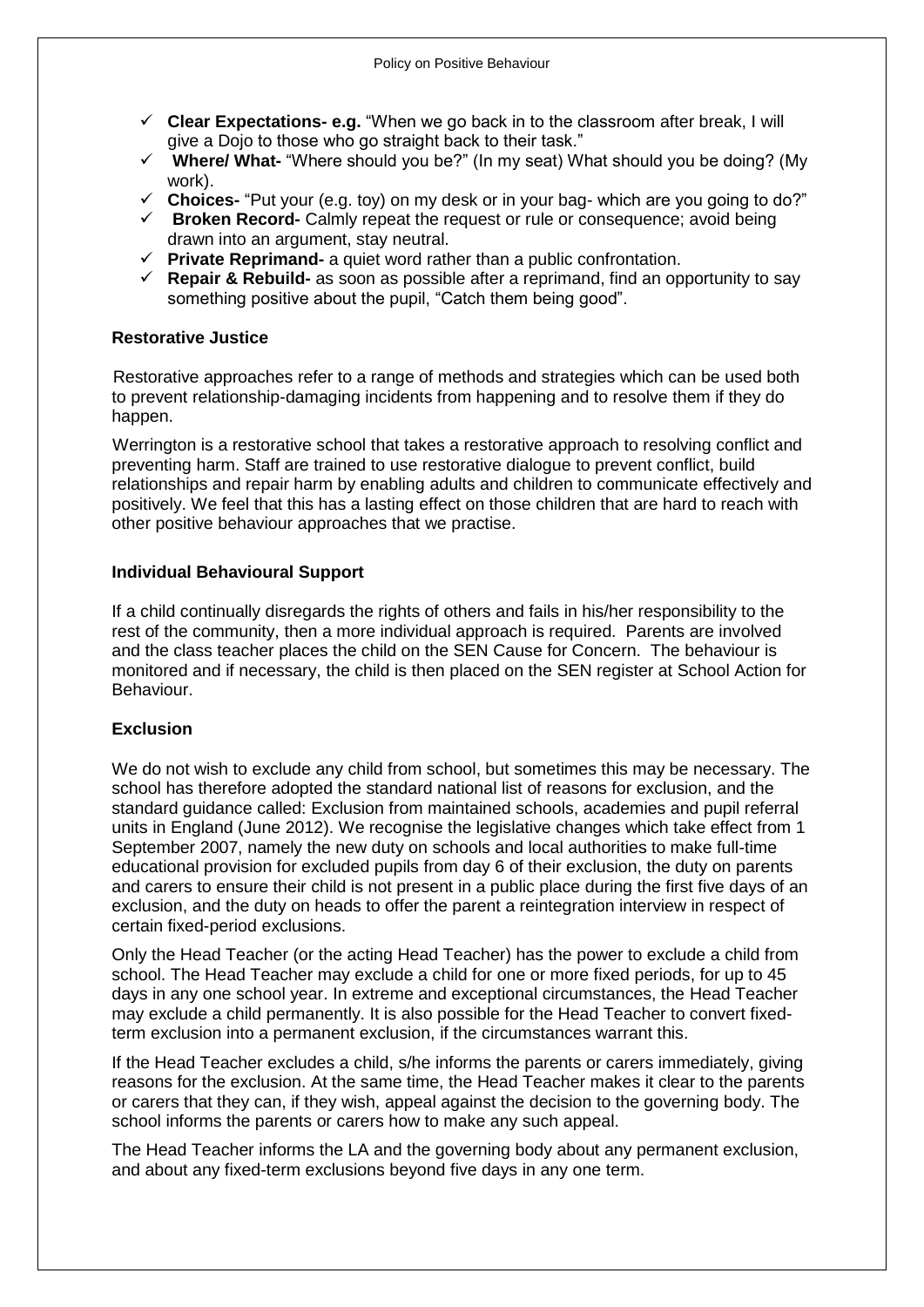The governing body itself cannot either exclude a child or extend the exclusion period made by the Head Teacher.

The governing body has a discipline committee which is made up of between three and five members. This committee considers any exclusion appeals on behalf of the governors.

When an appeals panel meets to consider an exclusion, they consider the circumstances under which the child was excluded, consider any representation by parents/carers and the LA, and consider whether the child should be reinstated.

If the governors' appeals panel decides that a child should be reinstated, the Head Teacher must comply with this ruling.

Under the Equality Act 2010, due regard has been given to equality considerations when reviewing this policy in accordance with the requirements of The Single Equality Act 2010

#### **Reasonable Force/ Safe Handling**

The Education (NI) Order 1998 (part ll Article 4 (1)) states:

 "A member of the staff of a grant aided school may use, in relation to any pupil at the school, such force as is reasonable in the circumstances for the purpose of preventing the pupil from doing (or continuing to do) any of the following, namely:

- Committing any offence
- Causing and injury to, or damage to the property of , any person (including the person himself); or
- Engaging in any behavioural prejudicial to the maintenance of good order and discipline at the school or among any of its pupils, whether the behaviour occurs during a teaching session or otherwise."

 Based on this legal framework the working definition of "reasonable force" is the minimum force necessary to prevent a pupil from physically harming himself/herself or others or seriously damaging property, but used in a manner which attempts to preserve the dignity of all concerned.

Under Duty of Care, staff may use a physical intervention and when they do so, they should be clear that the action was:

- In the child's best interest
- Necessary
- Reasonable and proportionate
- Last resort (where possible)

#### **Individual Emotional Support and SEND**

Social, Mental and Emotional Health (SME) is one of the categories of Special educational Needs in the 2014 Code of Practice. A pupil may be placed on the SME Code of Practice for social, mental and emotional needs, when a class teacher recognises a behaviour difficulty and where normal classroom management strategies are not effective.

If a child continually disregards the rights of others and fails in his/her responsibility to the rest of the school, then a more individual approach is required. Parents are involved and the class teacher places the child on the SEN Cause for Concern. The behaviour is monitored and if necessary, the child is then placed on the SEN register and an Emotional Literacy Support Plan devised around the needs of the child. Emotion Coaching and support around feelings will take place.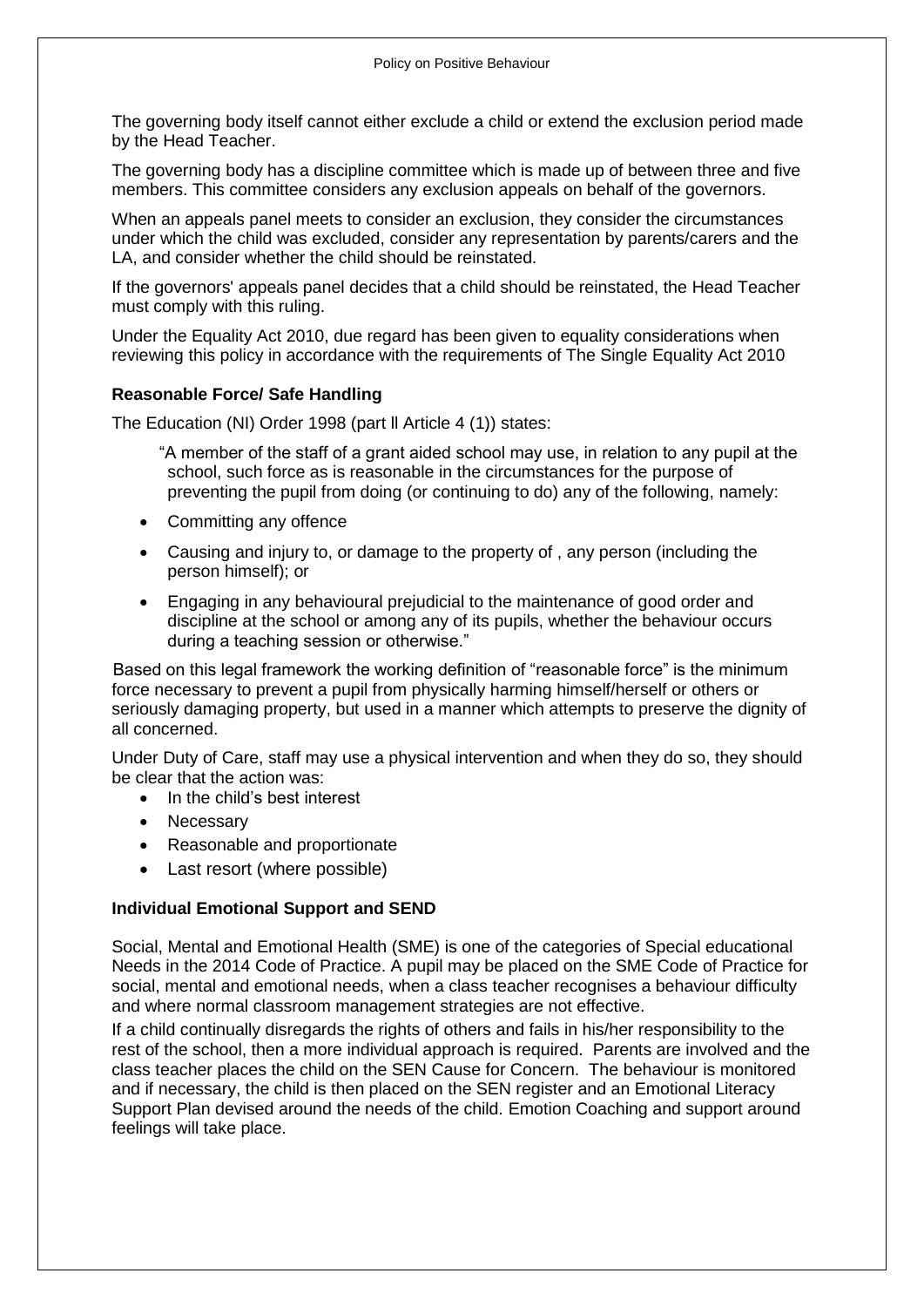### **MONITORING AND EVALUATION**

Monitoring the effectiveness of the Positive Behaviour Policy is the responsibility of the Pastoral Care Assistant Head in conjunction with the Head Teacher. This Positive Behaviour Policy will be reviewed by the Pastoral Care Assistant Head with the whole staff and as we value the input of the whole school community, parents and pupils will also be surveyed to gauge opinions on the effectiveness of the policy. After this consultation the reviewed draft policy will be brought to the Board of Governors for approval.

### **Review of the Policy:**

The School Council has played an active role in the formulation of this Policy and will support the Pastoral Assistant Head in the review process.

#### **Links with other Policies**

This Policy is integral to all school policies. It has key links with policies such as:

- Special Educational Needs
- Child Protection
- Anti-Bullying
- Attendance Policy
- PSHE
- Attendance

#### **Appendix 1**

#### **Strategies for dealing with difficult situations**

In dealing with difficult situations adults need to make professional judgements based on their experiences and the knowledge of the individual pupil.

Listed below are some points to remember and some strategies which may be useful in managing difficult situations.

- Stav calm
- Use a quiet voice
- Use neutral language and keep it to a minimum
- Avoid invading personal space unless necessary
- Avoid prolonged eye contact
- Stand still
- State expectations clearly
- Remind pupil of the consequences (use cautiously)
- State what will happen next
- It may be necessary to remove the audience
- Withdrawal- move the pupil away from the group for a short period. This models a non-violent response, gives "cooling off" time and a time for reflection. It also teaches that inappropriate behaviours will not be tolerated and protects the rights of all.
- Exiting- refer to Safe Handling Policy (DE, 2004)
- Always remember to give a thought driven professional response to a pupils behaviour with a view to de-escalating the situation
- All behaviour is a means of communication. Habitual behaviour serves a purpose but more appropriate behaviour can be learned. How we as adults choose to respond is very important in teaching and achieving the desired behaviour
- Consistency of approach from all adults
- Give the following messages to all pupils: "I want you to succeed in my class," "You are responsible for your own behaviour."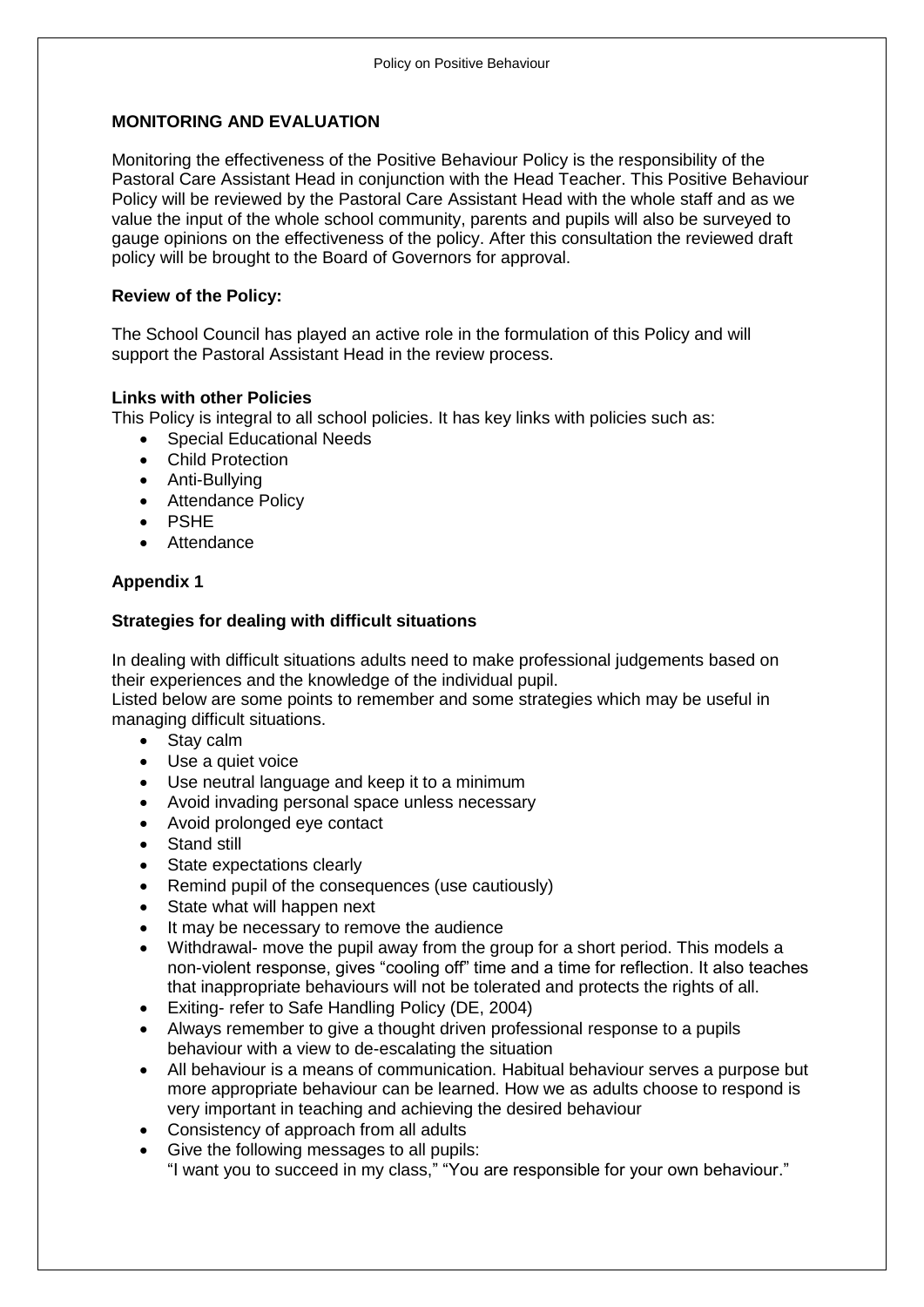## **Appendix 2**

## School Routines

#### **Walking around school**

- On the left you should wait patiently for those younger children who move more slowly
- Let the younger children go first adults to show the children
- Waiting at doors/Holding doors
- Quietly at all times
- Silently if lessons are on
- Teachers to set an example
- Teachers to be visible
- Organise lines and adult leading might be the only way at first to reiterate expectations – whole class and groups

#### **In assembly**

- Leading teacher to be there first to set the expectations
- Silently in and silently out
- Classes sit in order of year group
- Stand with feet apart (for sensible spacing) until asked to sit down
- Sitting cross legged
- Put up hand if pupil needs to move if they are squashed
- Classes in on time
- Leaving the assembly older children escort younger pupils when class teacher not present
- If children wish to talk to the leading teacher about the assembly, they should wait until the end

#### **At dinner time**

- Supervision is regular and ensures that they are quiet in the dining hall
- Children to be exited to an appropriate place, if behaviour is unacceptable
- Children must speak respectfully to Lunchtime supervisors
- Children need to line up quietly, walk in quietly and stay in line one behind the other
- Adhering to equipment rota football/netball only being played by those who should be

#### **At playtime**

- Immediately still and quiet when whistle goes
- On two whistles children walk quietly into school
- No fighting
- All children to be listened to when approaching an adult on duty
- Go to toilet at playtime not at end of play
- Imaginative games are encouraged, dangerous games are not allowed

### **Before school**

- No running before school, ball games, throwing book bags etc.
- Children are not to use any of the outside equipment, e.g. climbing wall, adventure trail, Foundation Stage equipment

#### **After school**

- Walking sensibly and quietly on the way out
- No ball games, climbing fences or walls, throwing book bags etc.